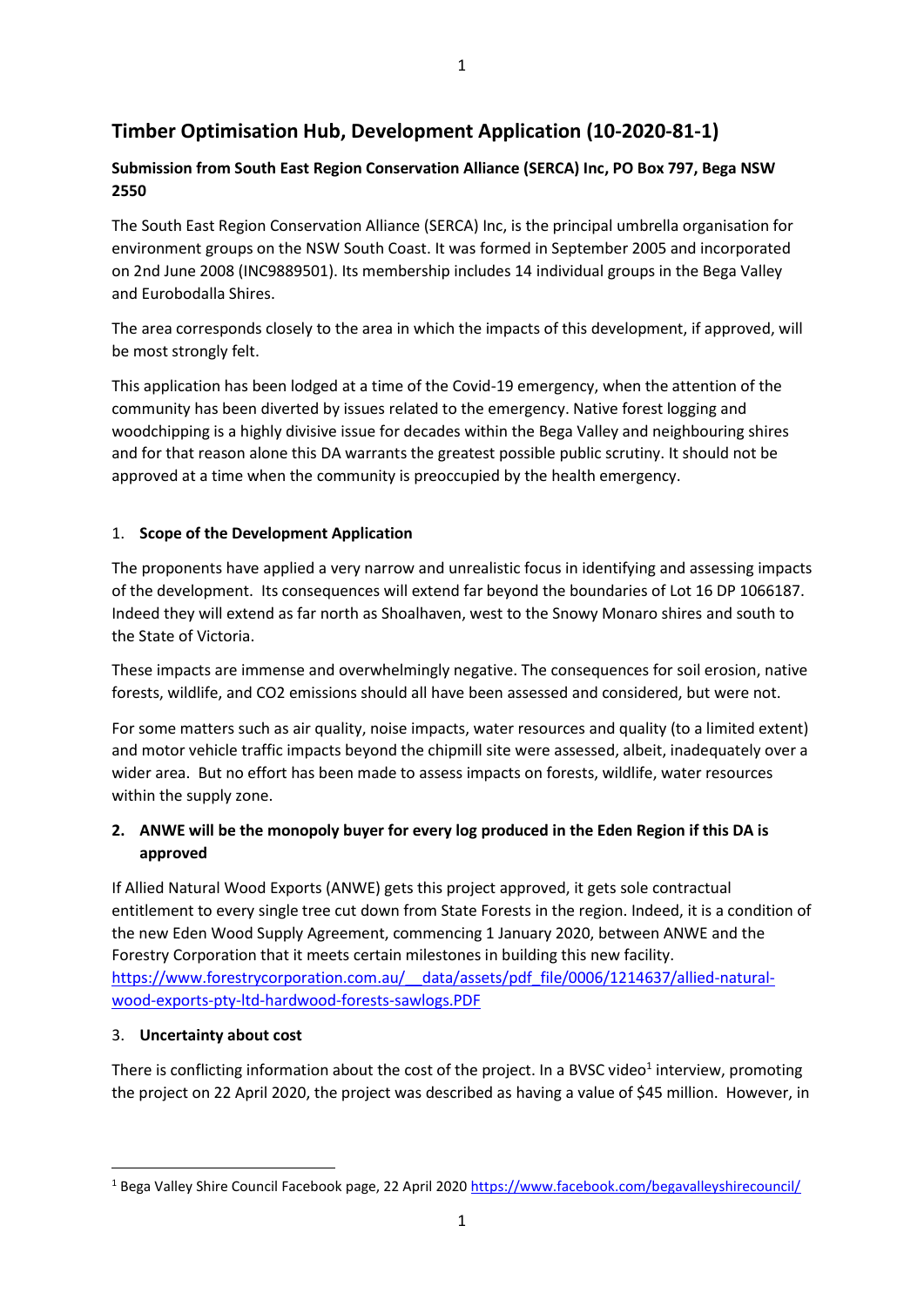## **Submission from South East Region Conservation Alliance (SERCA) Inc, PO Box 797, Bega NSW 2550**

the DA documents the development cost stated is \$14.5 million, with the cost of the colorbond buildings given as just \$1,836,586.

Malcolm McComb (ANWE owner/manager) on ABC SE Regional News 7.30am 11 May 2020 gave the cost as \$17 million.

So, we have had 3 different costs: \$45M from Ian Cambpell in BVSC video, \$14.5m in the DA itself and \$17M from Malcolm McComb.

The promotional video leaves the impression that BVSC resources may have been misused to boost the development, which could indicate a conflict of interest, or that the applicant has understated the cost in order to minimise fees. These matters need clarification.

The briquette plant has been awarded \$3 million from NSW taxpayers. This was announced by Minister for Regional NSW John Barilaro in December 2019. <sup>2</sup>

## **4. Entrenches intensive native forest logging and stops a transition to plantations for the woodchipping industry**

The Wood Supply Agreement, which requires the approval of this DA, will lock in the use of native forest wood for at least another decade, with 5 yearly extensions after that.

The project seeking approval would provide the means for the woodchipping industry to tighten its grip on the forests of the entire South Coast and East Gippsland. The development will make this one of the biggest native forest sawmills in Australia, processing 60,000 m3p/a. Ninety six percent of hardwood sawmills in Australia<sup>3</sup> are less than 45000 m3 a year throughput.

This would be in addition to approximately 600,000 tonnes of woodchips typically exported each year.

Low value new products such as briquettes and pallets do not add value to the region's forests any more than woodchipping does.

<sup>2</sup> [https://www.dpi.nsw.gov.au/about-us/media-centre/releases/2019/successful-forest-innovation-project](https://www.dpi.nsw.gov.au/about-us/media-centre/releases/2019/successful-forest-innovation-project-unveiled)[unveiled](https://www.dpi.nsw.gov.au/about-us/media-centre/releases/2019/successful-forest-innovation-project-unveiled) <sup>3</sup> [ABARES](https://www.agriculture.gov.au/abares/research-topics/forests/forest-economics/national-wood-processing-survey) [2019](https://www.agriculture.gov.au/abares/research-topics/forests/forest-economics/national-wood-processing-survey)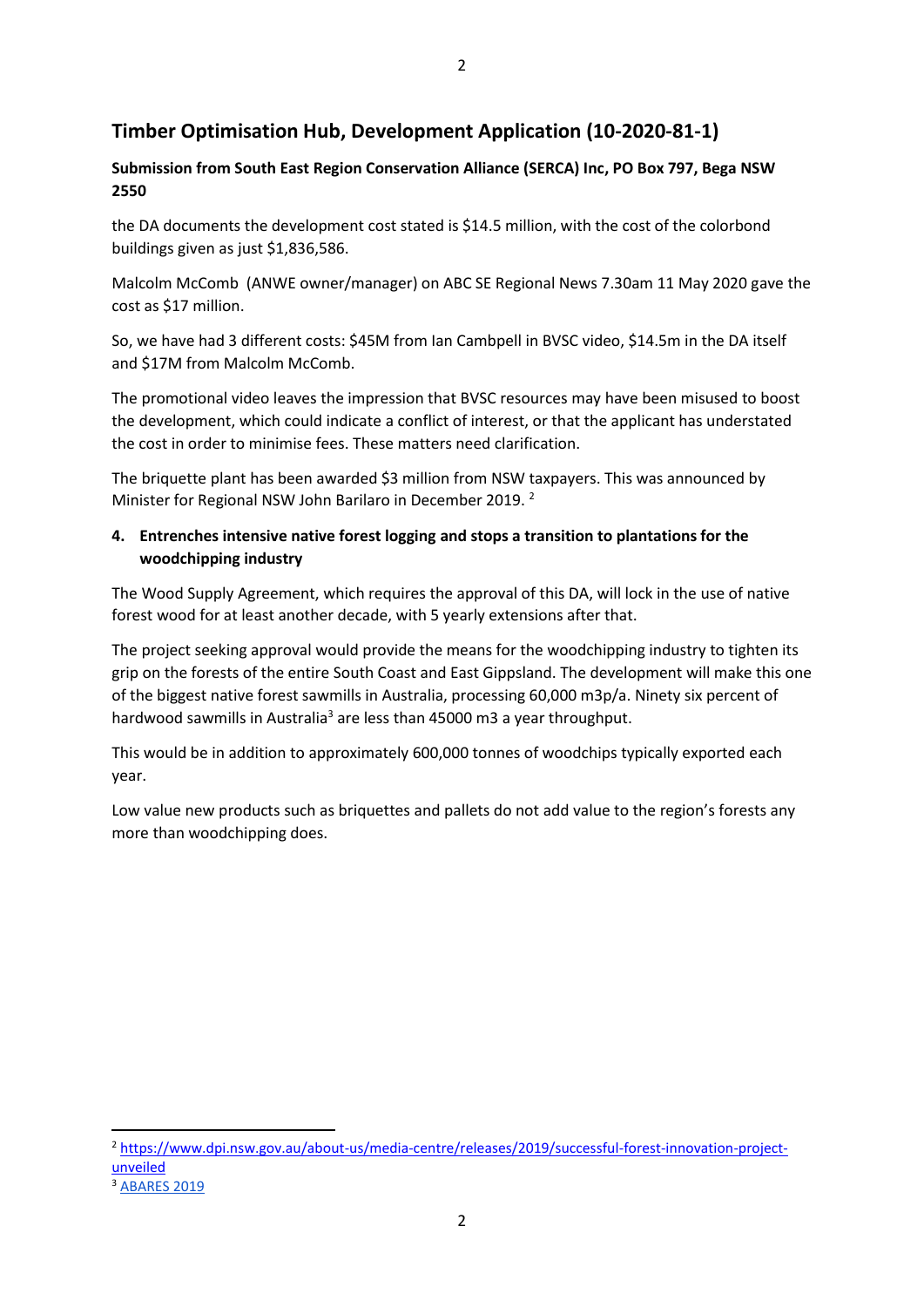**Submission from South East Region Conservation Alliance (SERCA) Inc, PO Box 797, Bega NSW 2550** 



Discarded pallets at the Eden Recycling/Waste Depot

#### **5. Water quality and quantity impacts have been ignored**

Intensive logging required to supply this mill has been responsible for serious reduction in water quality and availability for important local industries such as oyster growing and agriculture.

Coastal estuaries and lakes can be harmed by logging upstream and oyster growers have been active over many years in attempts to stop or limit logging in catchments such as Wonboyn.

#### **6. Soil erosion**

Top soils are often lost when logging occurs in catchments, damaging the agricultural productivity of farming land and the regrowth forest.<sup>4</sup> According to the World Wildlife Fund: "Without trees to anchor fertile soil, erosion can occur and sweep soil into rivers, choking and polluting our waterways. Estimates suggest that one-third of the world's arable land has been lost through soil erosion and degradation since 1960."

### **7. Ignores bushfire impacts**

The applicant, especially in the report "Biodiversity and EPBC Act Protected Matters Report" ignores the impacts of the recent summer bushfires on forests intended to supply the mill. That report was written before the fires, and no meaningful changes were made afterwards to reflect the damage done and the new circumstances.

In the summer bushfires, 80 percent of the forest available for logging was burnt. An estimated one billion animals were killed. The forests of the region were already overlogged and there are serious doubts about whether the forests can supply enough resource to make the industry viable. Establishing this facility will increase pressure on the forests at a time when they need time to recover.

<sup>4</sup> <https://www.wwf.org.au/what-we-do/species/tree-clearing#gs.5o6h0n>